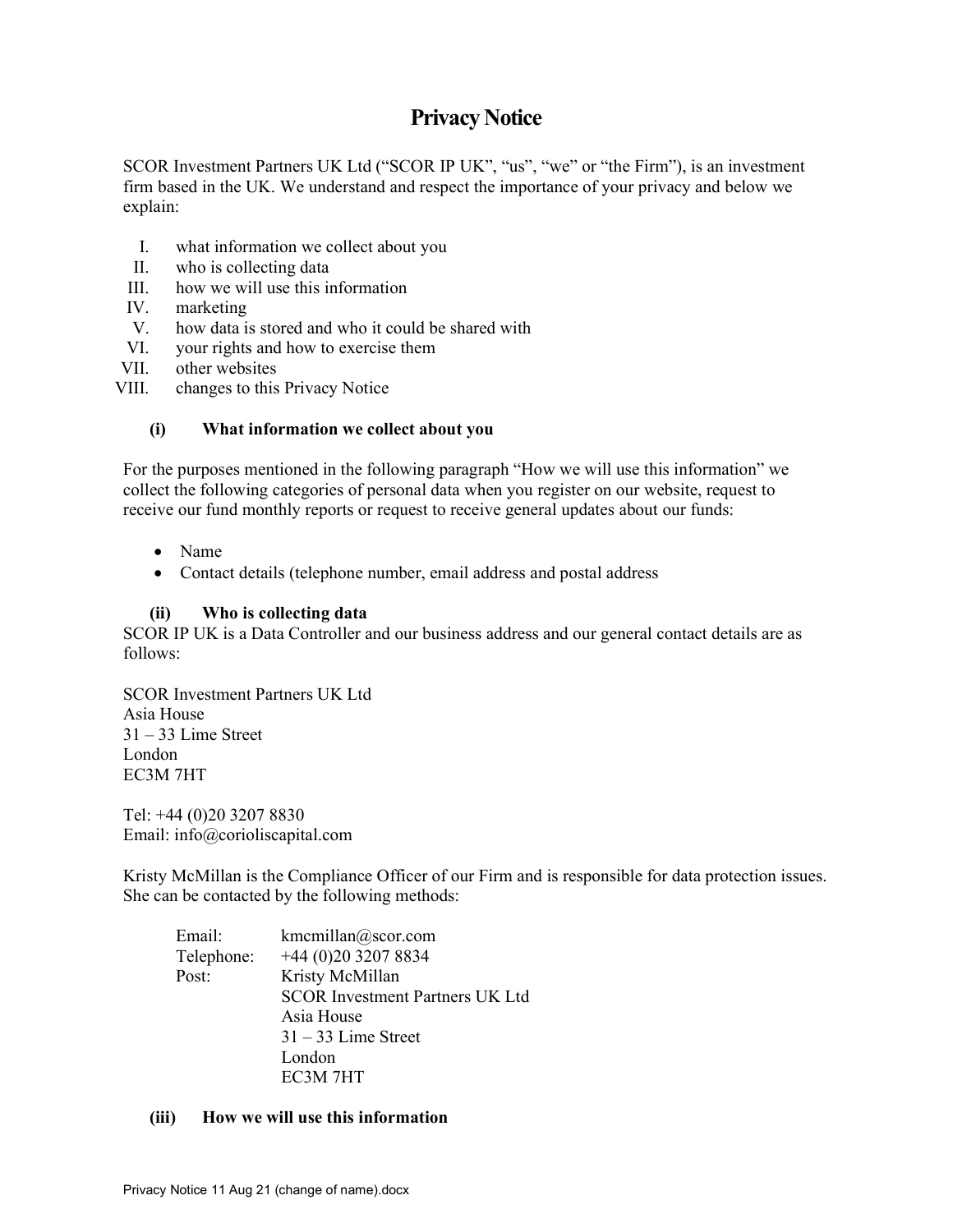We will use this information for the following purposes:

- a. to provide the services you have requested and send you regular updates
- b. to allow you access to the secure area of our website where we provide detailed information about funds that we advise.

If you no longer wish to receive these notifications or have access to this information, you can opt out at any time by sending an e-mail to this address:

## kmcmillan@scor.com

## (iv) Marketing

We would like to send you information about new funds and other services which may be of interest to you. If you have consented to receive marketing, you can opt out at a later date.

You have a right at any time to stop us from contacting you for marketing purposes.

If you no longer wish to be contacted for marketing purposes you can opt out at any time by by sending an e-mail to this address:

### kmcmillan@scor.com

## (v) How data is stored and with whom it could be shared

Data is recorded on paper and IT systems. Basic personal data such as name, email address, telephone number and business postal address will be stored on our CRM system which is accessible to all employees for the above-mentioned purposes.

If you are an investor in our funds, your Data may be subject to cross-border transfers to Jersey, Channel Islands as permitted under the adequacy decision (Art.45 General Data Protection Regulation). The funds that we advise are domiciled in Jersey, Channel Islands and the service providers to these funds (members of the Sanne Group) are the administrator, manager, trustee and corporate secretary to these funds, who are also domiciled in Jersey, Channel Islands.

We will only share your information with third party companies when:

- you agree for us to share this information with third party companies to receive marketing material from them
- sharing your information with third party companies (such as our suppliers) is necessary to perform the services you have requested from us

Without prejudice to any communications made to comply with legal or contractual obligations, data may also be disclosed to external parties as required by laws or regulations (e.g. court, tribunal, Regulatory Authority or Governmental Entity).

When we share your information with contracted Third Party companies we take all reasonable steps to ensure that your information and privacy are protected in line with the applicable legal obligations.

Data will only be stored for as long as you indicate that you wish us to remain in contact with you.